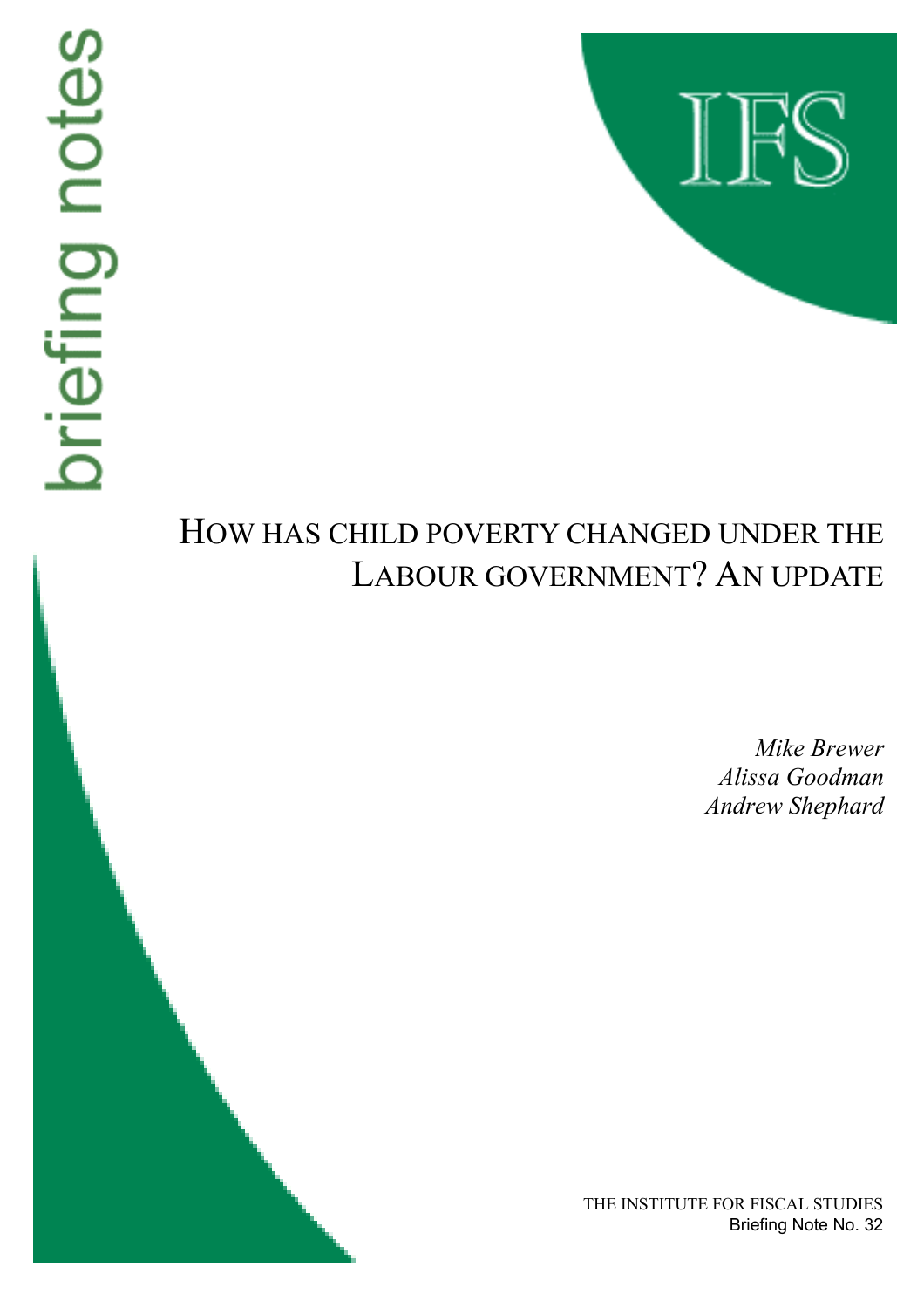## **How has child poverty changed under the Labour government? An update**

Mike Brewer, Alissa Goodman and Andrew Shephard\*

### *Institute for Fiscal Studies*

*Acknowledgements:* Financial support from the ESRC-funded Centre for the Microeconomic Analysis of Public Policy at IFS is gratefully acknowledged. We thank Michal Myck for comments on earlier drafts. This Briefing Note is based on the data on household incomes and poverty contained in Department for Work and Pensions, *Households Below Average Income 1994/5 to 2001/02*, CDS, Leeds, released on 13 March 2003. The Department for Work and Pensions bears no responsibility for the views expressed here.

### **Summary**

An additional 100,000 children were lifted out of poverty on the most commonly cited of the government's relative poverty measures between 2000–01 and 2001–02. The most recent figures show 3.8 million children (roughly 30 per cent of all children) in Britain in households with income below 60 per cent of the median income after housing costs. Although this means that almost one in three children in Britain live in poverty on this definition, this is the lowest level recorded since 1991. Since the Labour government came to power, the total drop in the numbers in child poverty has been around 500,000.

In 1998–99, the government set a target for child poverty in 2004–05. If the rate of decline in child poverty observed since 1998–99 continues for three more years, then the government will miss this target. Indeed, it is now further behind schedule than it was based on figures from 2000–01.

The rather slow decline in recorded child poverty is due, in large part, to the fact that the government is targeting relative, rather than absolute, poverty. Income growth has been particularly strong across society since 1998–99, and this means that the poverty line has risen significantly over this time. Although the government is continuing to increase the living standards of low-income households with children, the gap with the rest of society is not closing as fast as the government would like. Rectifying this may require additional resources to be directed to families with children in the forthcoming Budget, on top of measures already announced.

### **1. What are the government's targets for child poverty?**

In March 1999, the Prime Minister announced a radical ambition to eradicate child poverty within a generation, later defined as meaning by 2020. Subsequently, the Treasury set out further objectives: to halve child poverty by 2010 and to 'make

<sup>\*</sup> This Briefing Note updates the analysis in M. Brewer, T. Clark and A. Goodman, *The Government's Child Poverty Target: How Much Progress Has Been Made?*, Commentary no. 88, Institute for Fiscal Studies, London, 2002 (www.ifs.org.uk/inequality/childpov.pdf), and M. Brewer and G. Kaplan, 'What do the child poverty targets mean for the child tax credit?', in R. Chote, C. Emmerson and H. Simpson (eds), *The IFS Green Budget: January 2003*, Commentary no. 92, Institute for Fiscal Studies, London, 2003 (www.ifs.org.uk/gb2003/ch4.pdf).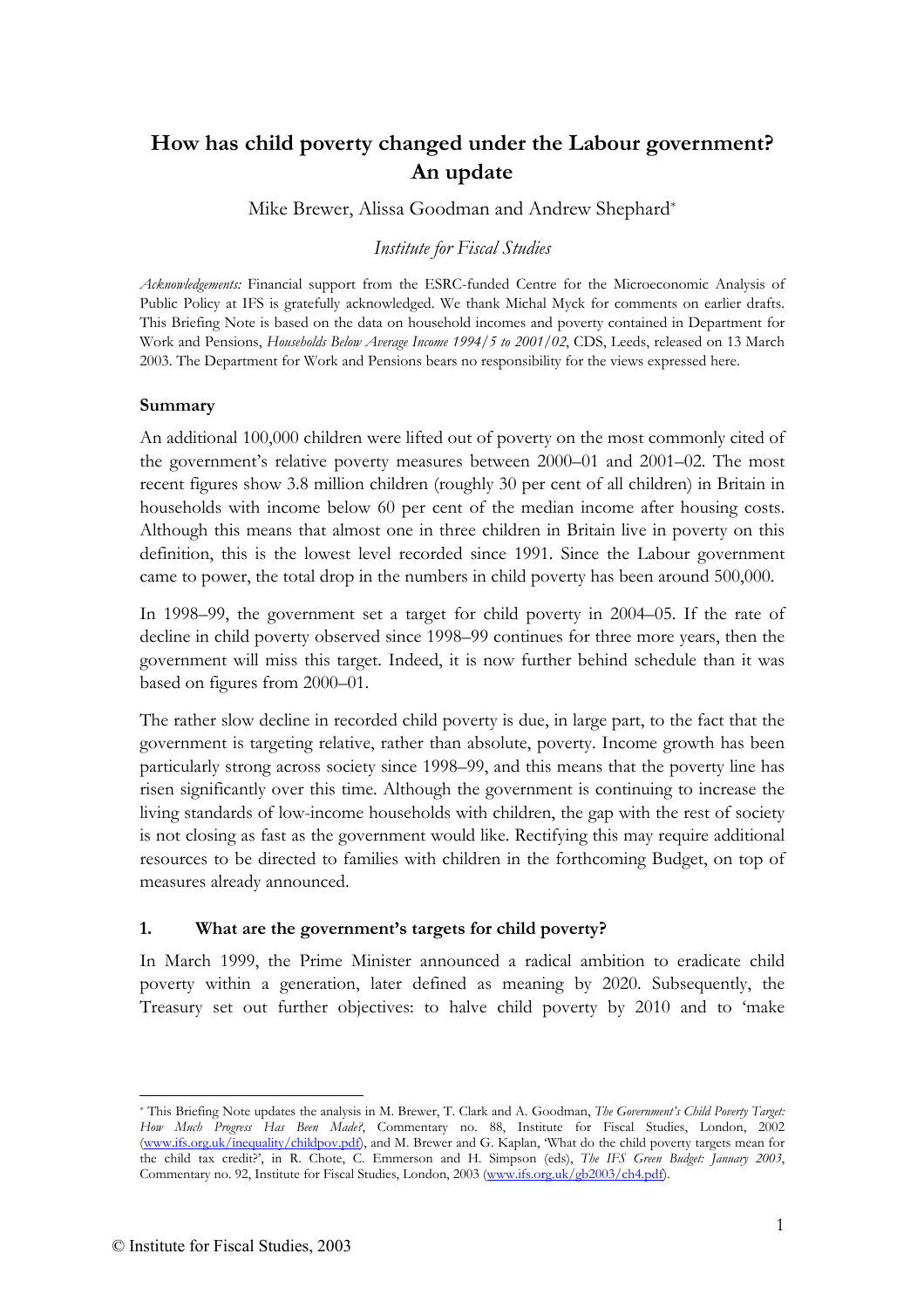substantial progress towards eliminating child poverty by reducing the number of children in poverty by at least a quarter by 2004'.1

The government has yet to specify how we might tell whether poverty has been eradicated in 2020 and what measure of poverty is due to be halved by 2010, although the Department for Work and Pensions has been consulting on a new measure of poverty and is due to announce its conclusions shortly.2 But the government's target for 2004–05 is more specific: 'the target for 2004 will be monitored by reference to the number of children in low-income households by 2004/5. Low-income households are defined as households with income below 60% of the median, as reported in the Households Below Average Income (HBAI) statistics… Progress will be measured against the 1998/9 baseline figures and methodology'.3

The wording of the government's target suggests that it must reduce poverty by a quarter ideally on two separate household income measures – namely, income measured before housing costs (BHC) and income after housing costs have been deducted (AHC).<sup>4</sup> In practice, ministers' statements have tended to focus on progress on the AHC measure.5 As there were 4.2 million children in poverty in 1998–99 on this definition, there will need to be fewer than 3.1 million children in poverty in 2004–05 to meet this target. We focus on progress towards that particular target in this Briefing Note, detailing progress based on other definitions of the poverty line where they differ substantively.

### **2. What are the latest child poverty figures?**

The number of children below the poverty line (defined as 60 per cent of median income after housing costs) fell by 100,000 between 2000–01 and 2001–02, to a level of 3.8 million. The fall since  $1998-99$  is now  $400,000$ , or around 10 per cent.<sup>6</sup> This continues the downward trend that began in 1996–97, since when the total drop in the number of children in poverty has been around 500,000 (see Table 1; Figures A1 and A2 in the Appendix show the proportion of children in poverty under these same measures since 19797). Though not directly targeted by government, there have also been declines in the numbers below 50 per cent and 70 per cent of the median AHC income in the last year of the data.

<sup>1</sup> HM Treasury, *Spending Review 2000: Public Service Agreements 2001–04*, Cm. 4808, The Stationery Office, London, 2000. The target was initially a joint PSA target for HM Treasury and the former DSS accompanying the 2000 Spending Review, and was carried forward in the 2002 Spending Review. In this, and the rest of the Briefing Note unless otherwise specified, 'child' means 'dependent child': a child under 16, or under 19 and in full-time education.

<sup>2</sup> Department for Work and Pensions, *Measuring Child Poverty: A Consultation Document*, London, 2002.

<sup>&</sup>lt;sup>3</sup> HM Treasury, *Technical Note for HM Treasury's Public Service Agreement 2003-2006*, London, 2002, (www.hmtreasury.gov.uk/mediastore/otherfiles/tech\_notes.pdf). The median household is the one for which half the rest of the population has an income higher than it does and half has an income lower.

<sup>4</sup> It does not specify whether self-employed households are to be included.

<sup>5</sup> For example, page 87, box 5.3 of HM Treasury, *Budget 2001: Investing for the Long Term*, London, 2001.

<sup>6</sup> The fall since 1998–99 is statistically significant, but the fall since 2000–01 is not.

<sup>7</sup> Comparable figures from 1994–95 to 2000–01 can be found in M. Brewer, T. Clark and A. Goodman, *The Government's Child Poverty Target: How Much Progress Has Been Made?*, Commentary no. 88, Institute for Fiscal Studies,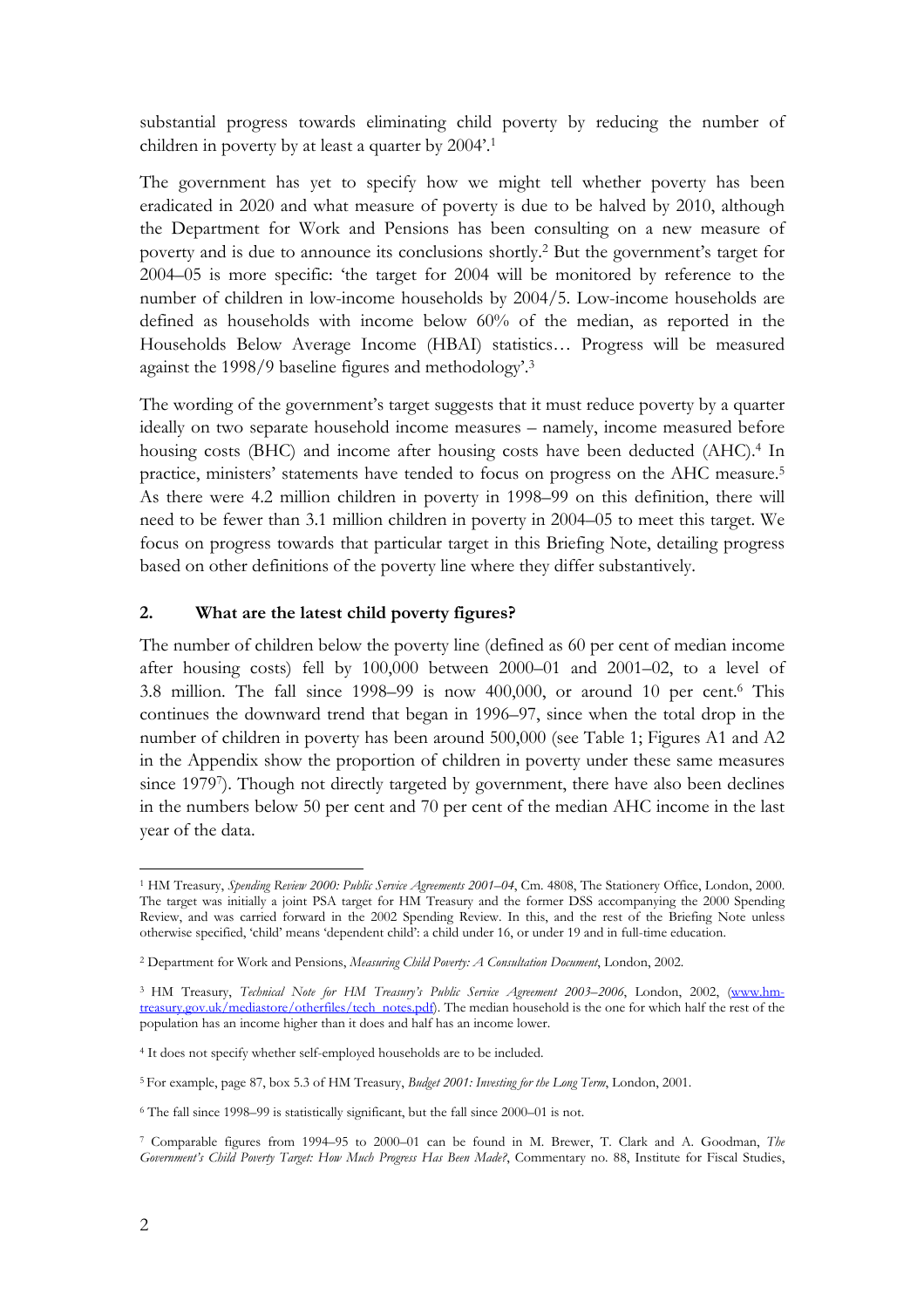| No. of children (million)                                                        | Income after housing costs |               |               |  |
|----------------------------------------------------------------------------------|----------------------------|---------------|---------------|--|
|                                                                                  | $50\%$ median              | $60\%$ median | $70\%$ median |  |
| 1996-97                                                                          | 3.0                        | 4.3           | 5.4           |  |
| 1997–98                                                                          | 3.0                        | 4.2           | 5.2           |  |
| 1998-99                                                                          | 3.0                        | 4.2           | 5.3           |  |
| 1999–2000                                                                        | 2.8                        | 4.1           | 5.2           |  |
| $2000 - 01$                                                                      | 2.5                        | 3.9           | 5.0           |  |
| $2001 - 02$                                                                      | 2.4                        | 3.8           | 4.9           |  |
| Change 1998–99 to 2001–02                                                        | $-0.5$                     | $-0.4$        | $-0.4$        |  |
| Change required 2001-02 to<br>2004–05 to reduce by one-<br>quarter since 1998-99 | $-0.2$                     | $-0.6$        | $-1.0$        |  |

**Table 1. Number of children below various poverty lines: after housing costs** 

*Notes:* These numbers are almost the same as those to be found in Department for Work and Pensions, *Households Below Average Income 1994/5 to 2001/02*, CDS, Leeds, 2003. Changes are based on unrounded numbers. The changes in child poverty between 2000–01 and 2001–02 are not statistically significant, but the changes between 1998–99 and 2001–02 are statistically significant at the 5 per cent level. *Source:* Authors' calculations based on Family Resources Survey.

When poverty is measured before housing costs, the pattern of changes is less consistent: on the targeted measure (the number below 60 per cent median BHC income), child poverty remained unchanged in the last year of the data but has fallen by 500,000 since 1998–99 (a drop of around 15 per cent) (see Table A1 in the Appendix). Looking at the other two poverty measures shown in Table A1, child poverty fell in the last year of the data on one (the number below 50 per cent of the median) and rose on the other (the number below 70 per cent median), although neither of these changes is statistically significant, and both measures show falls since 1998–99.

Summarising the changes across all six of these relative poverty measures: child poverty fell on four of them, remained constant on one and increased on one when comparing data from 2000–01 and 2001–02, although the trend since 1998–99 is still down on all of them.

### **3. Is the government likely to meet its target for 2004–05?**

 $\overline{a}$ 

The figures now available allow us to assess progress during the first three years of the six-year period (1998–99 to 2004–05) over which the government wants to reduce child poverty by a quarter. At this halfway point, the figures show that the government needs to reduce child poverty by more in the second three years than it has managed so far on the AHC measure. It is more than halfway there on the BHC measure (see Tables 1 and A1, bottom two rows).

Tables 1 and A1 also show that the government is having more success in reducing poverty, the lower the poverty line: although there is no explicit target for the number of children below 50 per cent and 70 per cent of the median, the tables show that the

London, 2002 (www.ifs.org.uk/inequality/childpov.pdf), or M. Brewer, T. Clark and A. Goodman, 'What really happened to child poverty in the UK in Labour's first term?', *Economic Journal*, forthcoming, 2003.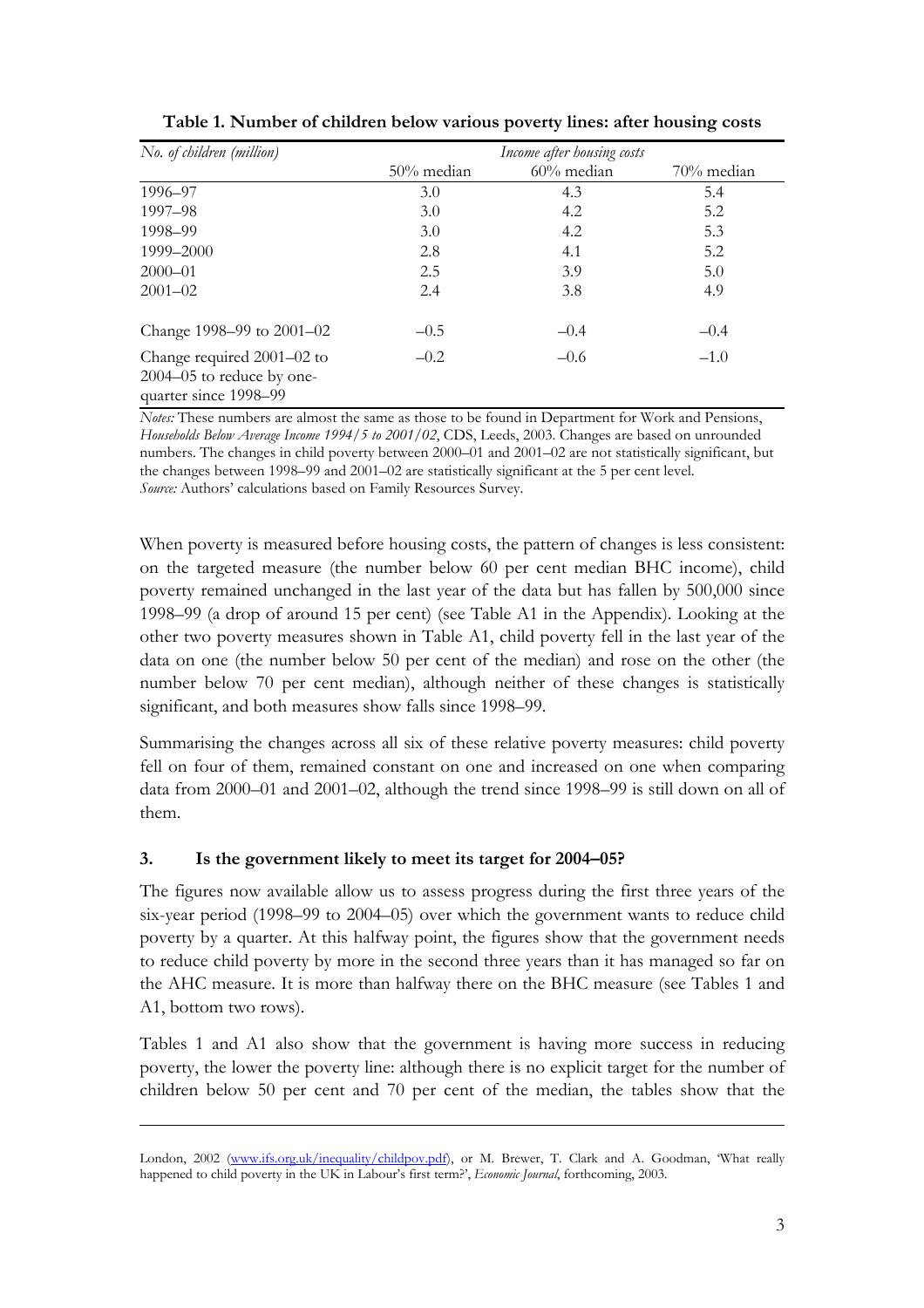government is considerably more than halfway towards reducing the number of children below 50 per cent median by one-quarter (both AHC and BHC), but a long way off this in reducing the number whose incomes are below 70 per cent median.<sup>8</sup>

Figure 1 compares the observed decline in child poverty (on the 60 per cent median AHC measure) since 1998–99 and a hypothetical path to the target in which child poverty declines by an equal amount in every year. This shows that the fall in child poverty has been slower than this hypothetical path, and so the government is 'behind schedule' in this sense. The graph also shows that the government is further behind schedule after the data from 2001–02 than it was based on data a year before that.



*Notes:* Figure shows unrounded levels of child poverty and assumes that the target for 2004–05 is 3.1 million children in poverty. Financial years are shown, e.g. 1998 means 1998–99. *Source:* Authors' calculations based on Family Resources Survey.

However, there is no reason why the government should reduce child poverty equally in six consecutive years. Table A4 in the Appendix lists the main changes in childcontingent benefits and tax credits since April 1998; the measures marked in bold have either been announced but not yet introduced (such as the new tax credits), or have been introduced since April 2001 but are not fully reflected in the latest data on household incomes (such as the increases in working families' tax credit during 2002–03).

Analysis carried out by Brewer and Kaplan at IFS before data on 2001–02 were available suggested that, even taking into account the likely impact of all of the tax and benefit

<sup>8</sup> These poverty measures are monitored in *Opportunity for All,* the government's official audit of poverty and social exclusion: see Department for Work and Pensions, *Opportunity for All: Fourth Annual Report 2002*, Cm. 5598, The Stationery Office, London, 2002.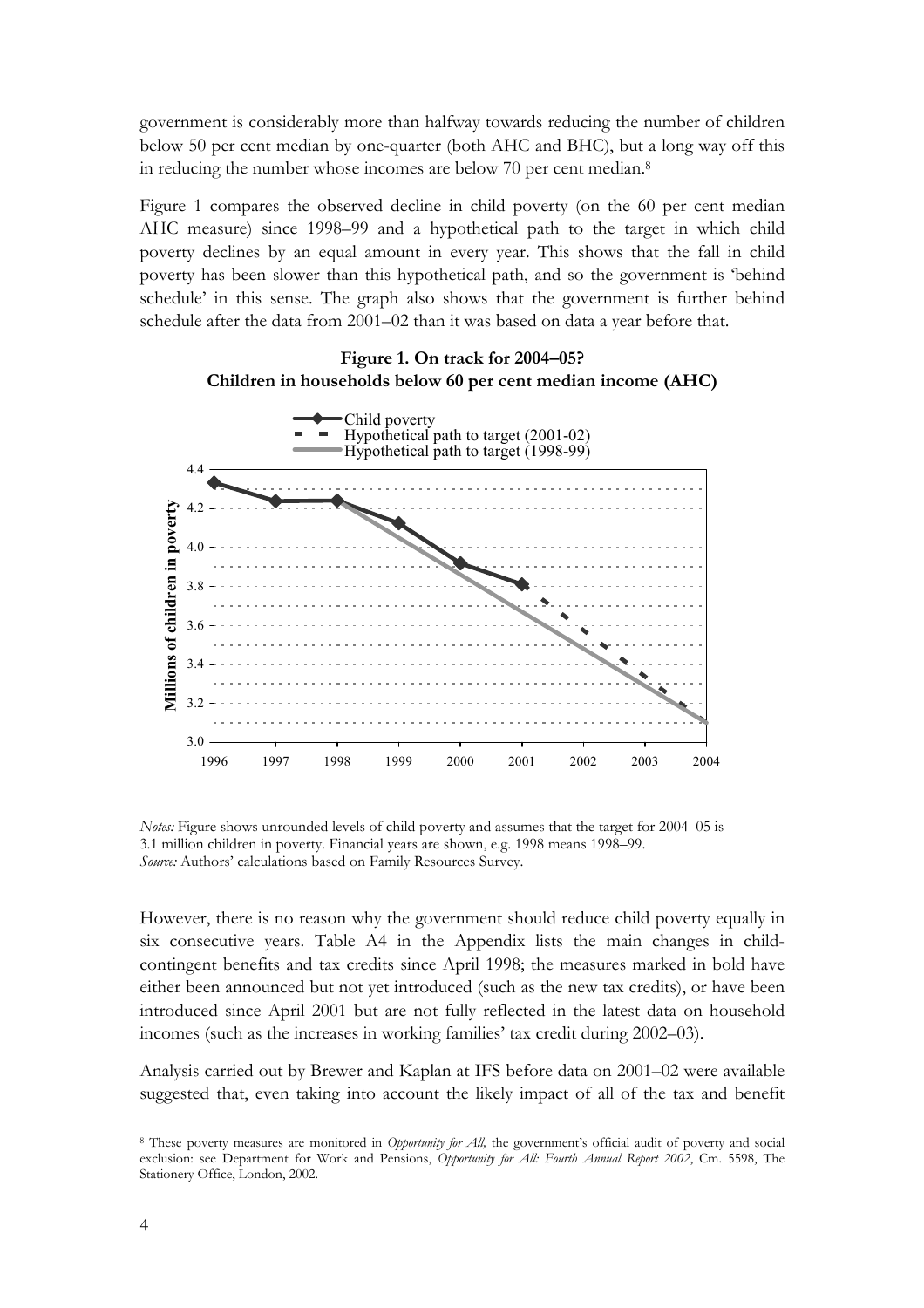measures announced but yet to be reflected in the data, the government would fall short of meeting its child poverty target measured AHC.9 It has not yet been possible to update that analysis fully to reflect the latest data, but some tentative conclusions can be reached.

The earlier analysis suggested that child poverty would have to fall by 800,000 children over the four years 2000–01 to 2004–05 for the government to hit its target on the AHC measure. The analysis predicted that all else being equal, tax and benefit changes affecting incomes between 2000–01 and 2004–05 could reduce child poverty by around 800,000 children, but that likely growth in real earnings and median income would put 200,000 of these children back below the poverty line. The net reduction of 600,000 children would therefore leave the government 200,000 short of its target.

As we have shown, child poverty fell by just 100,000 in the last year of the data, slower than the 200,000 per year required to keep the government on track to hit its target. Some of the impact of the changes in taxes and benefits between 2000–01 and 2004–05 will now be reflected in the new figures for 2001–02 (for example, the large increases in the child allowances in income support in October 2000 should now be fully reflected, as will be the children's tax credit and increases in the Sure Start maternity grant effective from April 2001). Brewer and Kaplan's estimate that tax and benefit changes from 2000– 01 to 2004–05 could reduce child poverty by 800,000 is an overestimate of the likely impact of the tax and benefit changes still to come now. However, even if we assume the most optimistic scenario for the government – that 800,000 children are due to be lifted from poverty through tax and benefit measures yet to be reflected in the latest data – then likely future real earnings growth (which Brewer and Kaplan assumed to be 2.3 per cent a year) still means the government will fall short of its target in 2004–05, by at least 150,000.

This would suggest that some of the possible measures outlined by Brewer and Kaplan, such as increases to the child element of the new child tax credit, might be needed in the forthcoming Budget to put the government back on track.

### **4. What is happening to incomes amongst low-income households with children?**

One reason why the government is falling behind schedule in meeting its child poverty target is that it has chosen a definition of poverty that is relative: whether a child is poor depends not only on the income of the household in which the child lives, but also on the incomes of society as a whole (or, more precisely, the median household income). Since 1998–99, there has been strong growth in median household income, with particularly high rates of growth in the last two years (see Table 2). This means that the poverty line is now almost 15 per cent higher in real terms than it was in 1998–99.

 $\overline{a}$ 9 See M. Brewer and G. Kaplan, 'What do the child poverty targets mean for the child tax credit?', in R. Chote, C. Emmerson and H. Simpson (eds), *The IFS Green Budget: January 2003*, Commentary no. 92, Institute for Fiscal Studies, London, 2003 (www.ifs.org.uk/gb2003/ch4.pdf). That work concluded that the government would hit its target exactly measuring incomes BHC, based on data from 2000–01. The fact that child poverty measured on BHC incomes did not change between 2000–01 and 2001–02 suggests that hitting the target in 2004–05 is now a little less likely.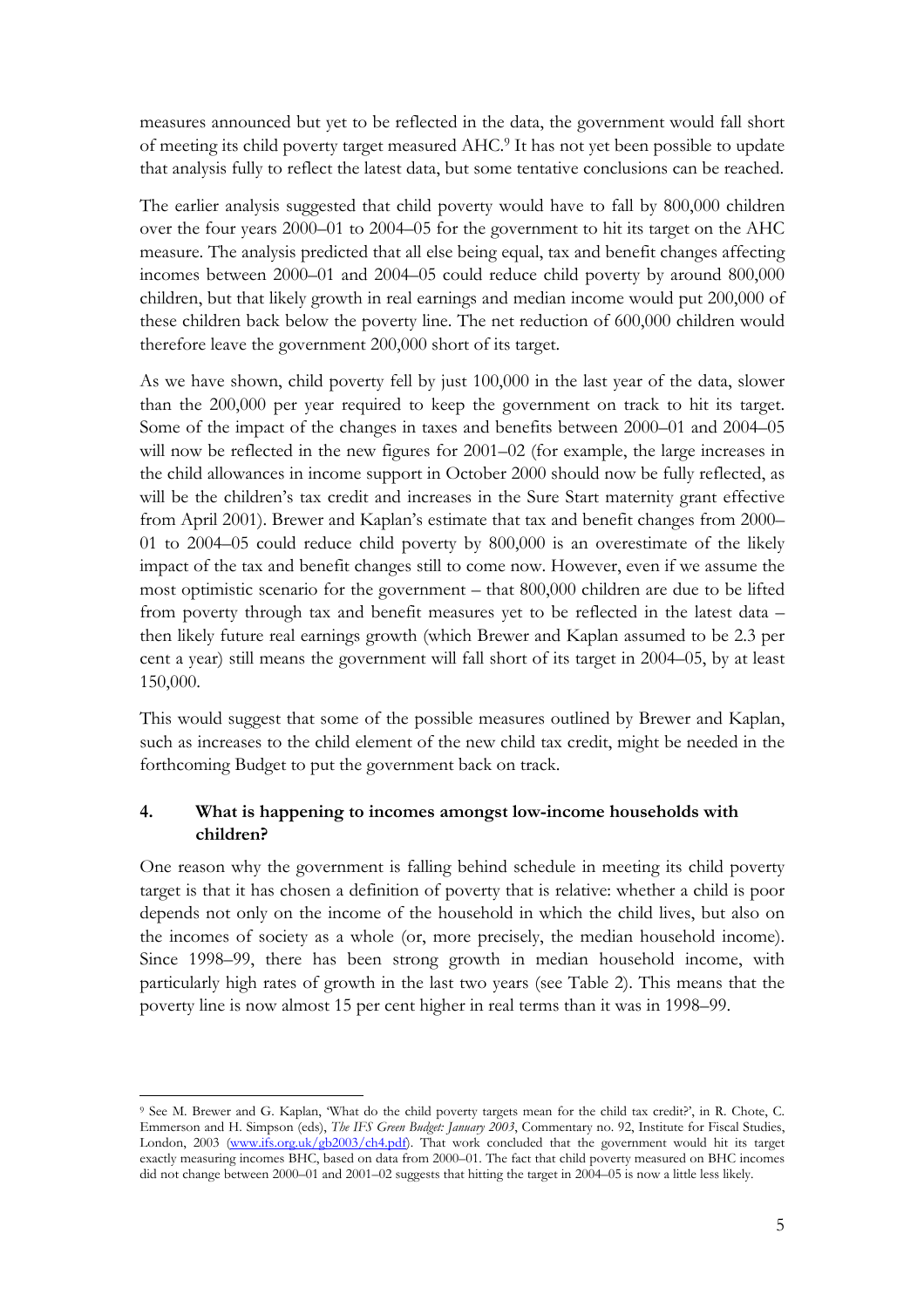|                           | Median income | Annual growth                             |          |  |
|---------------------------|---------------|-------------------------------------------|----------|--|
| 1996–97                   | $\sqrt{231}$  | ( <i>i.e.</i> the poverty line)<br>f(138) | $5.3\%$  |  |
| 1997–98                   | f(235)        | f(141)                                    | $1.7\%$  |  |
| 1998-99                   | f(239)        | f(144)                                    | $2.0\%$  |  |
| 1999–2000                 | f(249)        | f(149)                                    | $4.0\%$  |  |
| $2000 - 01$               | $\sqrt{260}$  | f(156)                                    | $4.4\%$  |  |
| $2001 - 02$               | f274          | f(165)                                    | $5.6\%$  |  |
| Change 1998–99 to 2001–02 | $\sqrt{.}35$  | $\sqrt{21}$                               | $14.7\%$ |  |

**Table 2. Median household income (in 2001–02 prices)** 

*Notes:* These numbers are almost the same as those to be found in Department for Work and Pensions, *Households Below Average Income 1994/5 to 2001/02*, CDS, Leeds, 2003. In HBAI, incomes are adjusted for household composition; these figures relate to a couple household with no children. Values for other types of household can be calculated using the McClements scale, the details of which can be found in appendix B of the 2003 HBAI publication.

*Source:* Authors' calculations based on Family Resources Survey.

If the government had instead chosen a definition of poverty that was fixed in real terms (i.e. only increasing in line with the growth in prices, rather than the growth in median household income), then it could have claimed far greater success in reducing child poverty: since 1998–99, the number of children in households below 60 per cent of the 1996–97 median AHC income has fallen from 4.0 million to 2.5 million, a decline of 37 per cent.10 The conclusion is very similar when looking at the other five poverty lines defined as a fraction of some fixed real income level in Tables A2 and A3.

### **5. Conclusion**

Child poverty, defined in terms of relative incomes, fell slightly in 2001–02, continuing the downward trend since 1998–99. On the most commonly cited definition of the poverty line – 60 per cent median income measured after housing costs – there are now 3.8 million children in poverty, or 30 per cent of children in Britain, the lowest level since 1991. But if the current rate of decline in child poverty persists for three more years, the government will miss its child poverty target for 2004–05. In fact, it is further behind schedule now than it was based on figures from 2000–01.

This rather slow decline in child poverty is partly a reflection of the government's measure of child poverty being a relative one, because income growth has been particularly strong across society in the period over which the government has set its target. The government is, then, managing to increase the living standards of low-income households with children, but the gap between them and the rest of society is perhaps not closing as fast as the government would like. Rectifying this may require additional resources to be directed to families with children in the forthcoming Budget.

<sup>10</sup> We chose median income AHC in 1996–97 as that is one of the indicators tracked in Department for Work and Pensions, *Opportunity for All: Fourth Annual Report 2002*, Cm. 5598, The Stationery Office, London, 2002. The percentage decline is calculated using unrounded levels.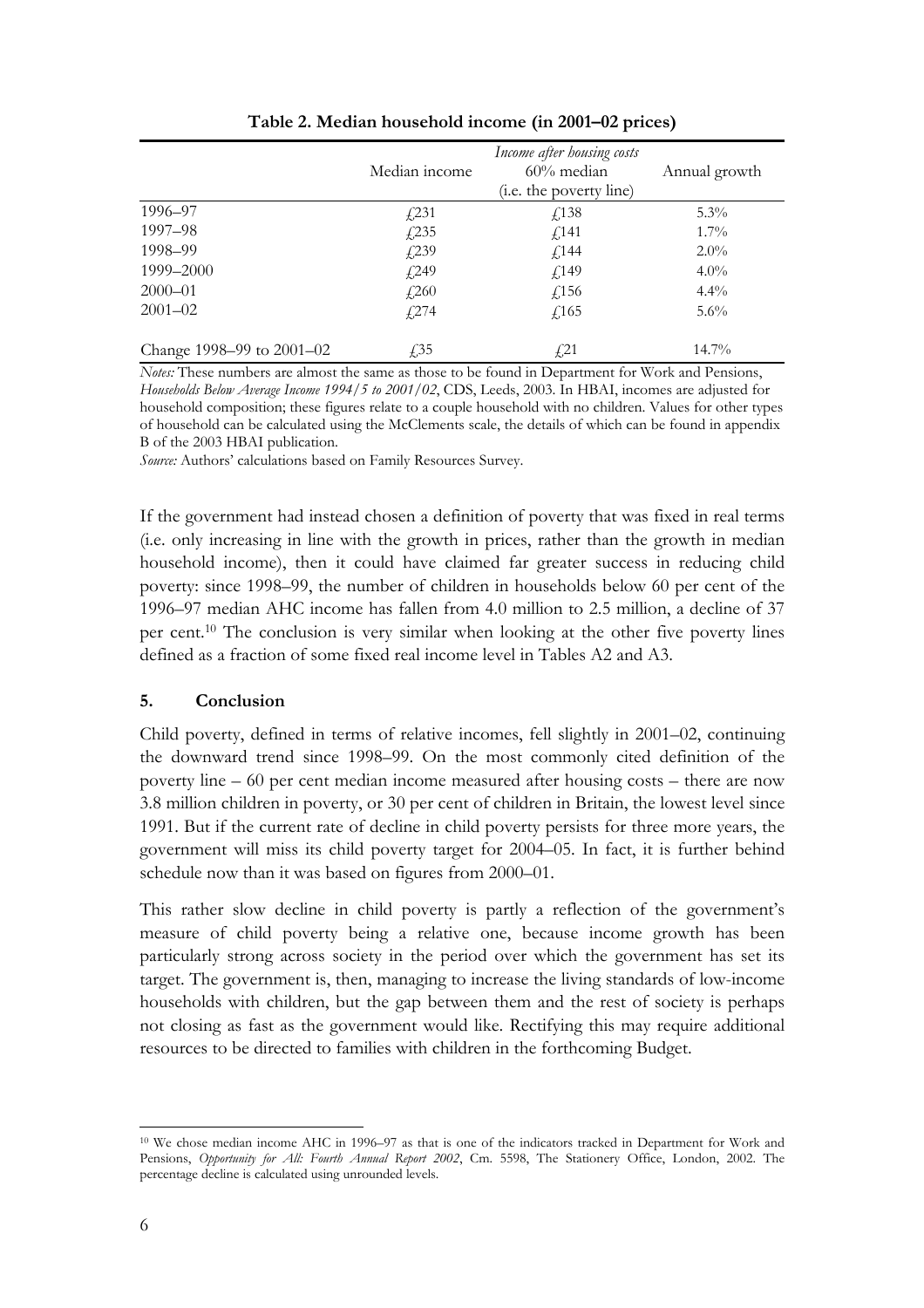|                                                                                  |                                |        | $\cdot$    |  |
|----------------------------------------------------------------------------------|--------------------------------|--------|------------|--|
| No. of children (million)                                                        | Income before housing costs    |        |            |  |
|                                                                                  | $60\%$ median<br>$50\%$ median |        | 70% median |  |
| 1996-97                                                                          | 1.6                            | 3.2    | 4.6        |  |
| 1997-98                                                                          | 1.6                            | 3.2    | 4.6        |  |
| 1998-99                                                                          | 1.6                            | 3.1    | 4.5        |  |
| 1999–2000                                                                        | 1.5                            | 3.0    | 4.5        |  |
| $2000 - 01$                                                                      | 1.4                            | 2.7    | 4.2        |  |
| $2001 - 02$                                                                      | 1.3                            | 2.7    | 4.3        |  |
| Change 1998–99 to 2001–02                                                        | $-0.3$                         | $-0.5$ | $-0.2$     |  |
| Change required 2001-02 to<br>2004–05 to reduce by one-<br>quarter since 1998-99 | $-0.1$                         | $-0.3$ | $-0.9$     |  |

### **Table A1. Number of children below various poverty lines: before housing costs**

*Notes:* These numbers are almost the same as those to be found in Department for Work and Pensions, *Households Below Average Income 1994/5 to 2001/02*, CDS, Leeds, 2003. Changes are based on unrounded numbers. The changes in child poverty between 2000–01 and 2001–02 are not statistically significant, but the changes between 1998–99 and 2001–02 are statistically significant at the 5 per cent level. *Source:* Authors' calculations based on Family Resources Survey.

### **Table A2. Number of children below various poverty lines fixed in real terms: after housing costs**

| No. of children (million) | Income after housing costs |                    |                |  |
|---------------------------|----------------------------|--------------------|----------------|--|
|                           | 50%                        | 60%                | 70%            |  |
|                           | 1996–97 median             | $1996 - 97$ median | 1996-97 median |  |
| 1996–97                   | 3.0                        | 4.3                | 5.4            |  |
| 1997-98                   | 2.8                        | 4.2                | 5.1            |  |
| 1998–99                   | 2.6                        | 4.0                | 5.0            |  |
| 1999-2000                 | 2.2                        | 3.6                | 4.7            |  |
| $2000 - 01$               | 1.7                        | 3.0                | 4.2            |  |
| $2001 - 02$               | 1.3                        | 2.5                | 3.7            |  |

*Notes:* These numbers are almost the same as those to be found in Department for Work and Pensions, *Households Below Average Income 1994/5 to 2001/02*, CDS, Leeds, 2003. Changes are based on unrounded numbers. All of the changes in child poverty shown in this table between 2000–01 and 2001–02, and between 1998–99 and 2001–02, are statistically significant at the 5 per cent level. *Source:* Authors' calculations based on Family Resources Survey.

### **Table A3. Number of children below various poverty lines fixed in real terms: before housing costs**

| No. of children (million) |                | Income before housing costs |                    |  |
|---------------------------|----------------|-----------------------------|--------------------|--|
|                           | 50%            | 60%                         | 70%                |  |
|                           | 1996–97 median | $1996 - 97$ median          | $1996 - 97$ median |  |
| 1996-97                   | 1.6            | 3.2                         | 4.6                |  |
| 1997–98                   | 1.6            | 3.2                         | 4.6                |  |
| 1998–99                   | 1.5            | 3.1                         | 4.5                |  |
| 1999-2000                 | 1.4            | 2.8                         | 4.2                |  |
| $2000 - 01$               | 1.2            | 2.4                         | 3.9                |  |
| $2001 - 02$               | 1.0            | 2.0                         | 3.4                |  |

*Notes and source:* See Table A2.

**Appendix**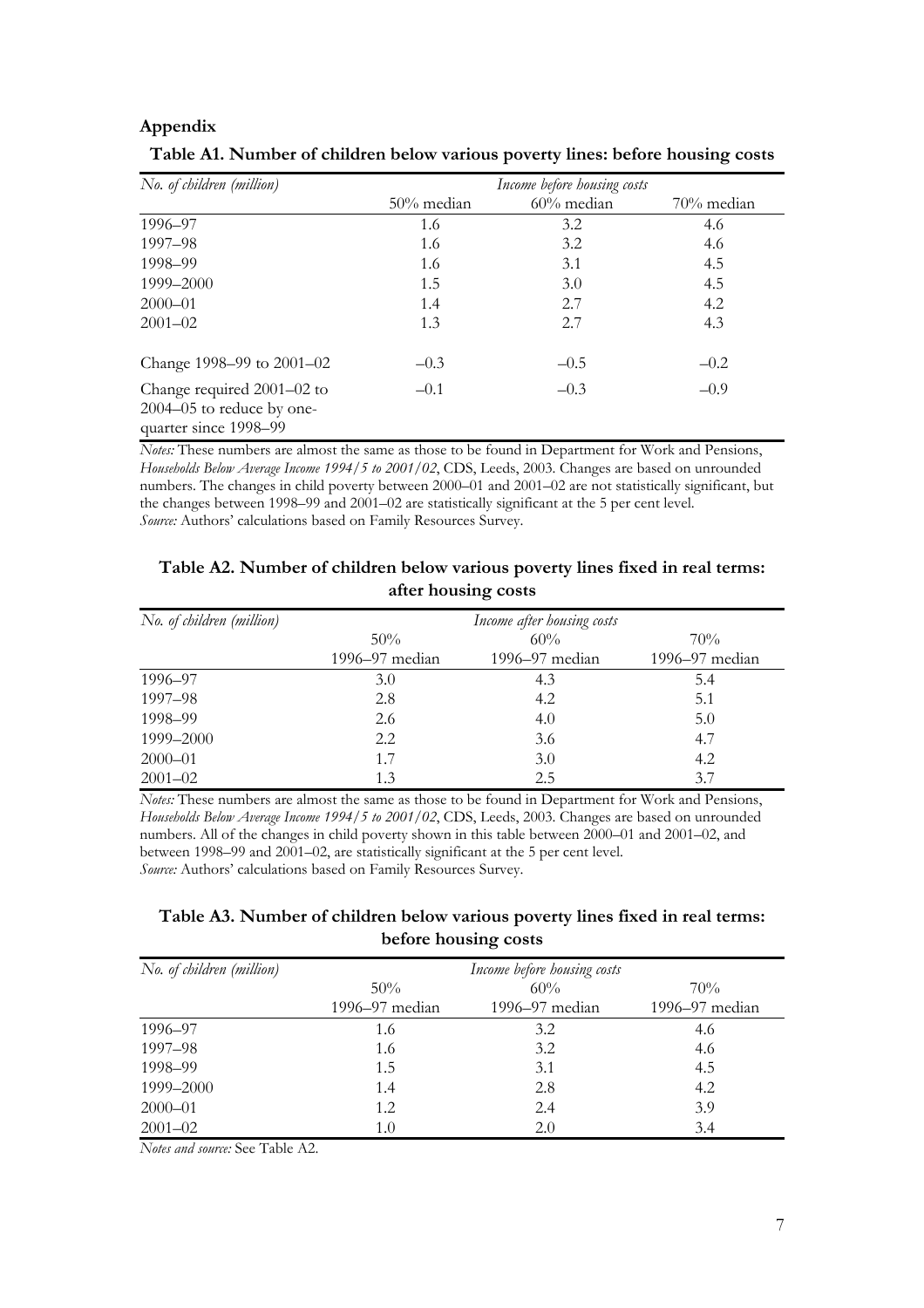| Measure                                                                                         | Effective<br>from:               | Affects<br>$2000 - 01$ | Affects<br>$2001 - 02$ | Affects<br>$2002 - 03$ | Affects<br>$2003 - 04$ |
|-------------------------------------------------------------------------------------------------|----------------------------------|------------------------|------------------------|------------------------|------------------------|
|                                                                                                 |                                  | incomes?               | incomes?               | incomes?               | incomes?               |
| Cuts                                                                                            |                                  |                        |                        |                        |                        |
| Lone-parent benefit abolished                                                                   | April 1998<br>(new<br>claimants) | Partially              | Partially              | Partially              | Partially              |
| <i>Increases</i>                                                                                |                                  |                        |                        |                        |                        |
| IS increased for young children<br>by $\text{\textsterling}2.50$                                | Oct. 1998                        | Yes                    | Yes                    | Yes                    | Yes                    |
| Child benefit for first child and<br>family premium in IS increased<br>by $f(2.50)$             | April 1999                       | Yes                    | Yes                    | Yes                    | Yes                    |
| WFTC introduced; IS for<br>young children increased by<br>£4.70                                 | Oct. 1999                        | Yes                    | Yes                    | Yes                    | Yes                    |
| Increases in credits in WFTC<br>and allowances in IS for young<br>children of $f$ , 1.05        | April 2000                       | Yes                    | Yes                    | Yes                    | Yes                    |
| Increases of $f$ 4.35 in credits in<br>WFTC for all children                                    | June 2000                        | Partially              | Yes                    | Yes                    | Yes                    |
| Increases of $f(4.35 \text{ in})$<br>allowances in IS for all children                          | Oct. 2000                        | Partially              | Yes                    | Yes                    | Yes                    |
| Children's tax credit<br>introduced; Sure Start maternity<br>grant to $\text{\textsterling}500$ | April 2001                       | $\rm No$               | Yes                    | Yes                    | Yes                    |
| Increase in WFTC basic<br>credit of $f_{\nu}$ 5                                                 | <b>June 2001</b>                 | $\mathbf{N}\mathbf{o}$ | Partially              | Yes                    | Yes                    |
| Increases of $f_{1.50}$ in child<br>allowances in IS                                            | Oct. 2001                        | No                     | Partially              | Yes                    | Yes                    |
| Enhanced children's tax<br>credit for infants under 1                                           | April 2002                       | $\mathbf{N}\mathbf{o}$ | $\mathbf{N}\mathbf{o}$ | Yes                    | Yes                    |
| Increase in WFTC basic<br>credit of $f_{\rm s}$ 2.50                                            | <b>June 2002</b>                 | No                     | No                     | Partially              | Yes                    |
| Increases of $f03.50$ in child<br>allowances in IS                                              | Oct. 2002                        | No                     | No                     | Partially              | Yes                    |
| New tax credits                                                                                 | April 2003                       | $\mathbf{N}\mathbf{o}$ | $\mathbf{N}\mathbf{o}$ | No                     | Yes                    |

### **Table A4. Reforms to support for families with children announced 1997–2002**

 $IS = income support$ 

WFTC = working families' tax credit

*Notes:* In the table, benefit and tax credit increases are recorded in current prices but net of default indexation (an increase in April benefit rates in line with the inflation in the ROSSI index in the year up to the preceding September). The increases that will have more impact on incomes in 2002–03 than in 2001– 02 are shown in bold. Although the new tax credits do not affect families on income support until April 2004, the levels of income support have been changed from April 2003 so that the vast majority of families are no worse off during this transition period.

*Source:* HM Treasury, *Financial Statement and Budget Report*, various years.